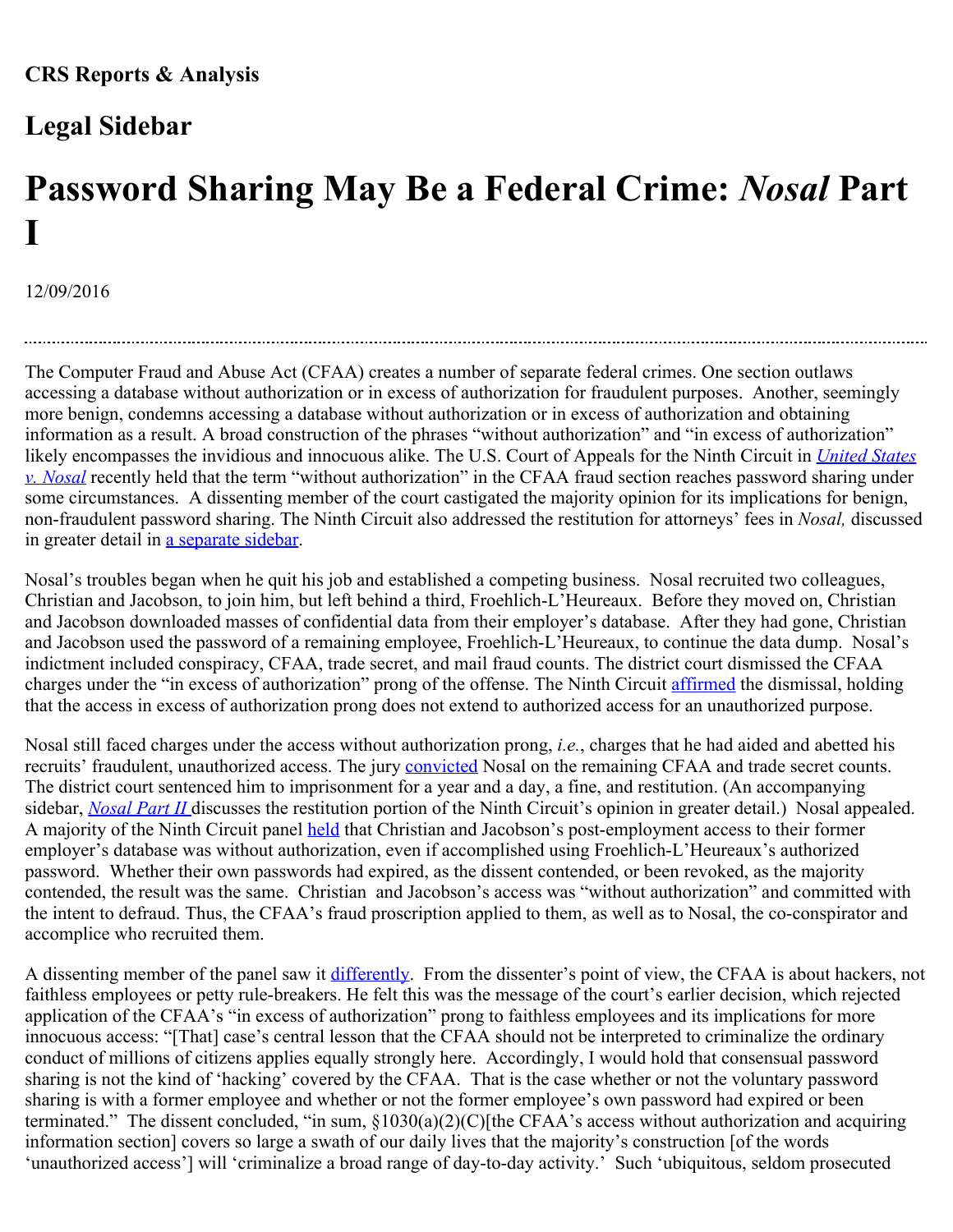crimes invite arbitrary and discriminatory enforcement.'"

Posted at 12/09/2016 10:00 AM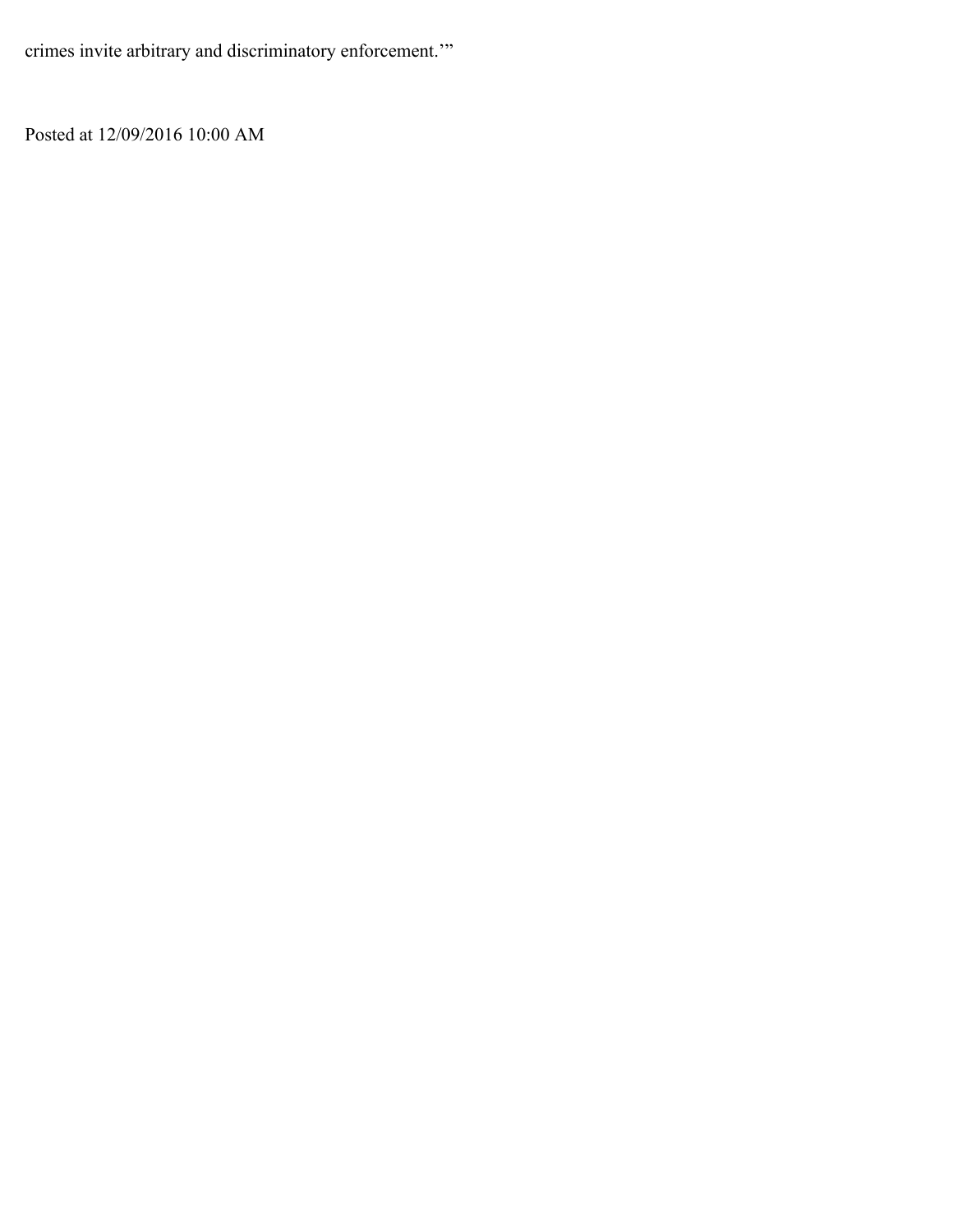## **Legal Sidebar**

## **[Circuit Split on Restitution for Attorneys' Fees:](http://www.crs.gov/LegalSidebar/Details/1702)** *[Nosal](http://www.crs.gov/LegalSidebar/Details/1702)* **[Part II](http://www.crs.gov/LegalSidebar/Details/1702)**

12/09/2016

The mandatory federal restitution statute calls for those convicted of fraudulent offenses to "reimburse the victim for … necessary child care, transportation, and other expenses incurred during participation in the investigation or prosecution of the offense," which may include attorneys' fees. The U.S. Court of Appeals for the Ninth Circuit in *[United States v.](http://cdn.ca9.uscourts.gov/datastore/opinions/2016/07/05/14-10037.pdf) [Nosal](http://cdn.ca9.uscourts.gov/datastore/opinions/2016/07/05/14-10037.pdf)* described its decision as at odds with one from the U.S. Court of Appeals for the D.C. Circuit over reimbursement for the victim's attorneys' fees, attributable to her independent internal investigation and efforts to initiate a prosecution. The Ninth Circuit also addressed the password sharing in *Nosal,* discussed in greater detail in a separate sidebar.

*[Nosal](http://cdn.ca9.uscourts.gov/datastore/opinions/2016/07/05/14-10037.pdf)* involved a former executive and three wayward employees of an international executive search company, K/F. Nosal left the company and set up a competitor. He recruited three colleagues to supply him with data dumps of the company's confidential business information. When K/F became suspicious, it hired a former prosecutor to investigate. In conjunction with K/F's civil suit against Nosal, K/F's attorney presented her findings to federal prosecutors. Nosal was charged as a co-conspirator and accomplice in his recruits' violation of the Computer Fraud and Abuse Act (CFAA). Among other things, the CFAA outlaws accessing a computer database without authorization or in excess of authorization. Following his conviction, the district court sentenced Nosal to prison for a year and a day, a fine, and restitution. The government had asked the district court to award restitution for attorneys' fees in the amount of \$964,929.65, which the district court reduced to a little under \$600,000. The Ninth Circuit panel returned the case to the district court for reconsideration of its restitution award.

The [panel](http://cdn.ca9.uscourts.gov/datastore/opinions/2016/07/05/14-10037.pdf) articulated several principles governing the reimbursement of attorneys' fees. First, "the fees must be the direct and foreseeable result of the defendant's conduct." Second, the fees must be reasonable, that is, measured "against the necessity of the fees under the terms of the statute, thus excluding duplicate effort, time that is disproportionate to the task and time that does not fall with the [statute's] mandate." Third, the "fees are only recoverable if incurred during '*participation in* the investigation or prosecution of the offense'" [emphasis of the court]. "[T]he company's attorneys are not a substitute for the work of the prosecutor, nor do they serve the role of a shadow prosecutor."

In doing so, the Ninth Circuit acknowledged that "[u]nlike some other circuits, *see e.g., [United States v. Papagno](https://www.cadc.uscourts.gov/internet/opinions.nsf/3E8E7D0F1E33CEFB8525787E004E1968/$file/09-3002-1304963.pdf)* …, we have adopted a broad view of the restitutional authorization [for investigation costs]." Papagno was a Naval Research Laboratory employee who stole computers and related equipment from the Laboratory. The Laboratory conducted an internal inquiry, as did naval criminal investigators. The district court ordered Papagno to reimburse the Laboratory for the costs of its internal investigation under the theory that "the Naval Research Laboratory's internal investigation of Papagno's wrongdoing constituted 'participation in the investigation or prosecution of the offense' because it assisted the criminal investigators or prosecutors." The D.C. Circuit refused to equate "assistance" with "participation." It understood "'participation' to exclude an organization's internal investigation – at least one that has not been required or requested by criminal investigators or prosecutors." The implication is that the Ninth Circuit permits restitution of a corporate victim's attorneys' fees, incurred as a consequence of its internal investigation, even in the absence of a request from federal authorities.

One member of the Ninth Circuit panel [dissented](http://cdn.ca9.uscourts.gov/datastore/opinions/2016/07/05/14-10037.pdf), but not over the restitution issue. The dissenter objected to the